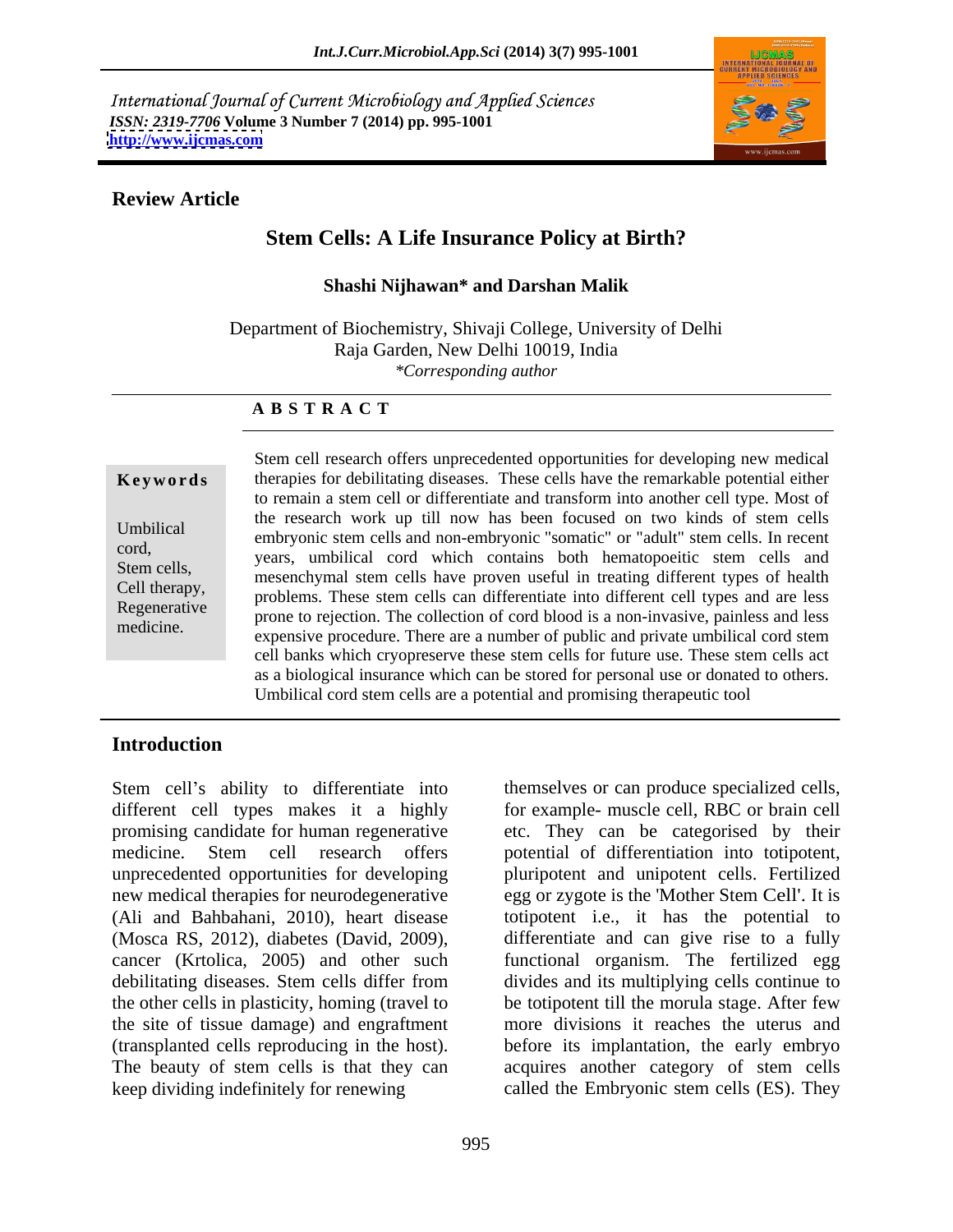are derived from the inner cell mass of a cells is their abilty to produce induced blastocyte. These stem cells are considered bluripotent stem cells (Takenaka et al. to be pluripotent which are capable of giving rise to any type of cell and tissue. By the time an embryo becomes a foetus, second category of stem cells come into existence biological waste has now become a treasure i.e., Adult stem cells. These cells are trove of immense medical value. Its undifferentiated and are also called as Somatic stem cells. Organs have its own resident stem cells which are few but they bear the responsibility of regenerating an organ's entire population of specialized cells for example the testis form only sperm cells. Materials and Methods Adult stem cells constantly divide and regenerate all the cell types of the organ

heterogenous population of Hematopoietic Alzheimer's disease, cells that are different types of blood cells like RBC, amyotrophic lateral sclerosis, the

Umbilical cord stem cells are lately gaining treating such individuals comes from umbilical cord blood show lower risk of graft-versus-host diseases as compared to Umbilical cord stem cells show high bone marrow transplantations (Ringden *et*  potential for neural differentiation. The

pluripotent stem cells (Takenaka *et al*, 2010).

Thus a tissue which was earlier considered a accessibility and it's potential to differentiate makes it a promising candidate of stem cell research and for clinical applications (McGuckin and Forraz 2008).

# **Materials and Methods**

from which they originate indicating their *Nervous System Diseases*: Many nervous capability to regenerate the entire organ. system diseases result from the degeneration The third category of stem cells which are divide to replace those that are lost. In isolated nine months after fertilization are Parkinson`s disease, nerve cells that make the Umbilical cord stem cells which are a the chemical dopamine degenerate. In stem cells (HSC) and Mesenchymal stem responsible for the production of certain cells (Dominici *et al*, <sup>2006</sup> & Uccelli *et al*, 2008). HSCs can differentiate into WBC and platelets (Fig. 1) whereas MSCs degeneration of the upper and lower motor differentiate into hepatocytes, neural, neurons take place (Ali & Bahbahani, cardiac muscles, bone, cartilage and 2010). In spinal cord injury, brain trauma connective tissue (Uccelli *et al*, 2008). and even stroke, many different types of popularity as a therapeutic tool since it is potential to create new nerve tissue restoring not unethical, easily available, non-invasive function from pluripotent stem cells. and has low risk of infection. After delivery Recently neurologists from All India the umbilical cord is detached from the new Institute of Medical Sciences (AllMS) born and few ounces of blood is collected. injected stem cells taken from patient's bone This blood is a life insurance and acts as a marrow of hip bone, back into his biocurrency which can be encashed later . antecubital vein and found that 60 % of The collected stem cells are processed and stroke patients who suffer partial paralysis cryopreserved for future use in were able to recover (Kounteya Sinha, transplantations. Cells taken from the **Stem cells in treatment of Major Diseases**  of nerve cells. Mature nerve cells cannot Alzheimer's disease, cells that are neurotransmitters are affected due to the formation of plaques in the brain. In amyotrophic lateral sclerosis, the cells are affected. Perhaps, the only hope for treating such individuals comes from 2009).

*al*, 2008). Another advantage of using these mononuclear fraction of umbilical cord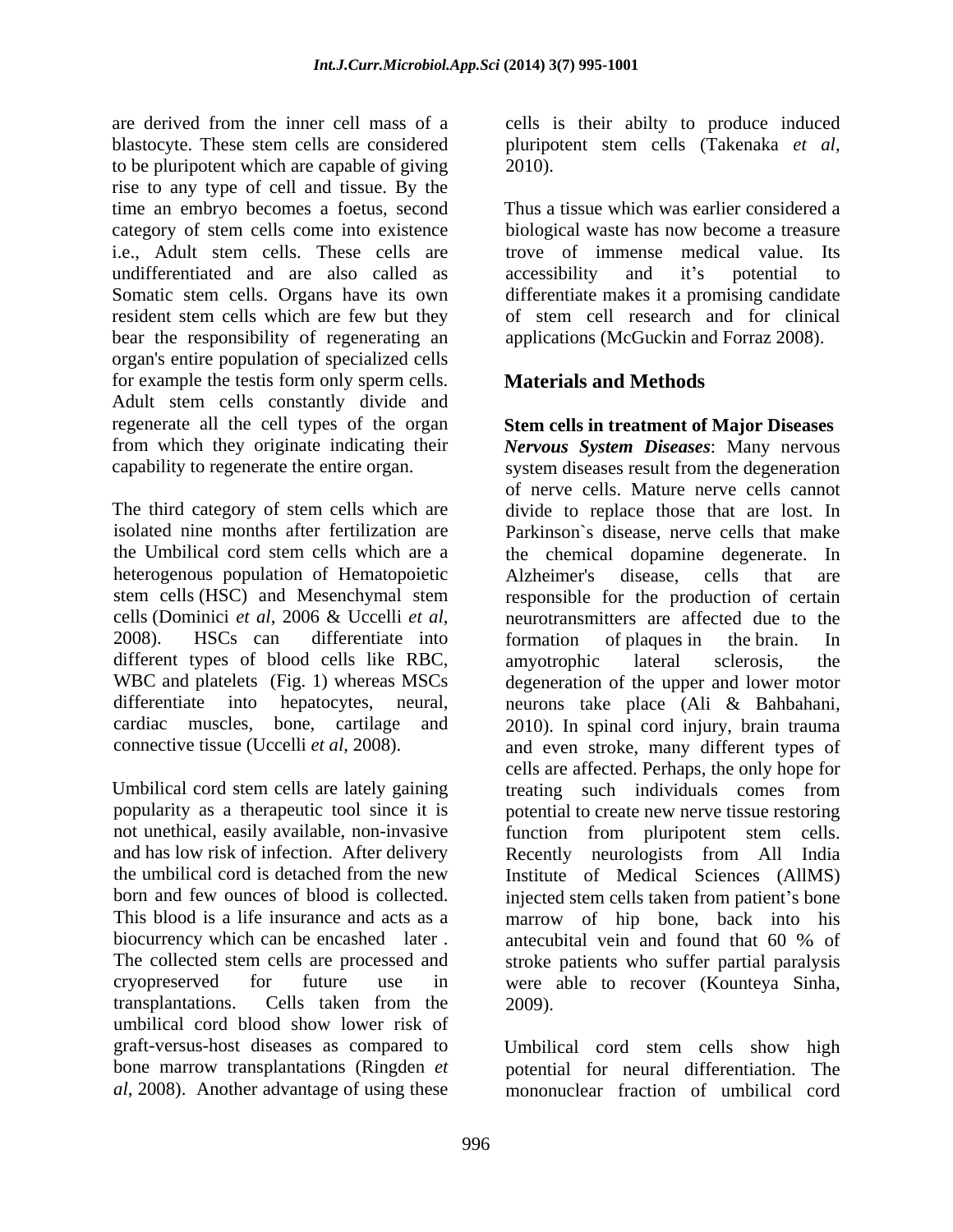blood containing pluripotent stem cells along with mesenchymal cells have been reported to cure the neurodegenerative Umbilical cord-derived mesenchymal stem diseases (Lim *et al*, 2008). By manipulating cells have also shown to regulate thymic the signals which transcription factors send epithelial cell development and function to the cells, Ali *et al* (2014) was able to promote cell differentiation and maturation. They could produce nerve cells that were **Cancer** significantly more mature and therefore more useful as a model for Cancer is a disease which results from

Leading cause of heart failure and death in including the healthy stem cells that are developed countries is Myocardial present in the bone marrow. Stem cell infarction. The lack of resident stem cells in transplant can save the lives of patients the heart has led to an intensive search for suffering from cancer who have no alternative sources of cardiomyocyte alternative options available to them.To progenitors. Embryonic stem cells have restore these damaged cells, the patient been shown to differentiate into receives a transplant infusion of immature cardiomyocytes that can form stable stem cells, which travel to the bone marrow intracardiac grafts (Kathyjo A. *et al*, 2001). Heart attack patients can be injected with new blood cells (Castro-ManrrezaMarta *et*  stem cells and damaged heart muscles can al, 2014). be repaired. Chow *et al*, (2013) showed that vessels in mice with peripheral vascular

There are more than 70 different forms of extokines thus inhibiting further immune system that have been recognized stem cells from human umbilical cord have disease - Lupus erythematosus. These diseases are characterized by an unusual susceptibility to infection and often associated with anemia, arthritis, diarrhea

transplantation of Umbilical cord stem cells resulted in restoration of immune functions. Umbilical cord-derived mesenchymal stem in mice (Liu *et al*, 2014).

## **Cancer**

neurodegenerative diseases i.e., uncontrolled proliferation of cells leading to Alzheimer's. The state of the malignant growth or tumor. Till date, the **Ischemic Heart Diseases &**   $\&$  **&** chemotherapy which kill the cancerous **Cardiomyopathy**  cells in the body. Unfortunately, such Cancer is a disease which results from only treatment for such patients is radiation procedures also kill many normal cells, transplant can save the lives of patients and over time these cells begin to produce *al*, 2014).

human Umbilical cord blood stem cells could heal damaged muscle and blood haematopoetic stem cells is popularly used disease. immune functions after radiation or **Primary Immunodeficiency Diseases** cord stem cells which are transfected with congenital and inherited deficiencies of the proliferation of the cancerous cells. The such as Severe Combined Immunodeficiency been reported to prolong the life of mouse Disease (SCID), Wiskott- Aldrich syndrome models with prostate cancer as well as (Slatter *et al*, 2006) and the Autoimmune leukaemia and other types of cancer Umbilical cord blood containing in restoring blood cells, bone marrow and chemotherapy. Recently scientists have used genes that generate cancer fighting cytokines thus inhibiting further stem cells from human umbilical cord have (Steenblock and Anthony, 2006).

## **Diseases of Bone & Cartilage**

and selected malignancies. However, the Stem cells, once appropriately differentiated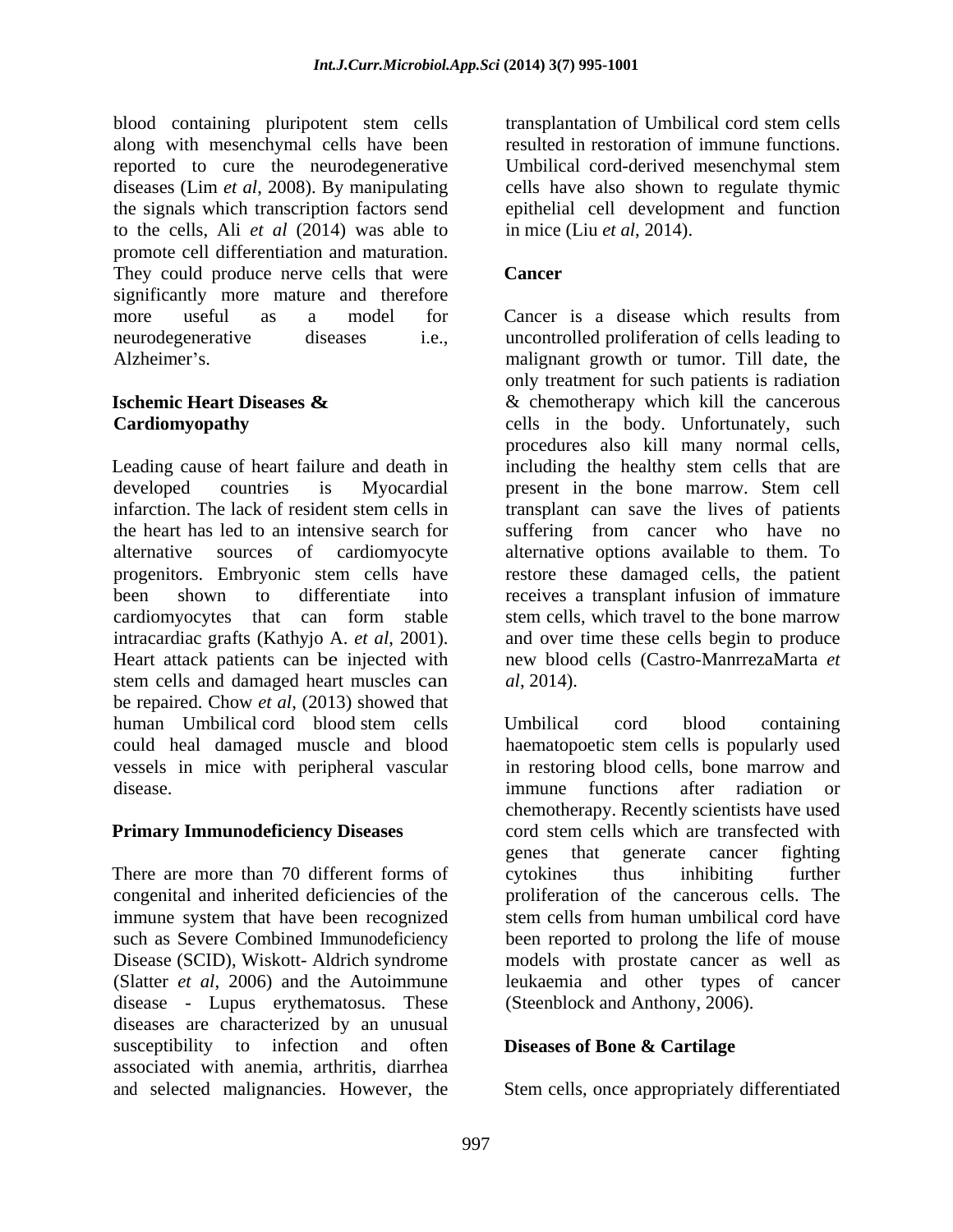could correct many diseases and pluripotent stem cells have the capacity to degenerative conditions in which bone or reprogramme hostile immune response of cartilage cells are either deficient in the host to tolerate pancreatic beta cells and numbers or defective in function. The stem to regenerate these cells, thus reversing cells hold a promise for the treatment of Type I diabetes. Improvements in genetic disorders such as Osteogenesis imperfecta and Chondrodysplasia. Stem expansion of umbilical cord blood cells cells could be cultivated and introduced into prior to therapeutic infusion gives a high damaged areas of joint cartilage in cases of success rate in curing Type I diabetes osteoarthritis or into large gaps in bone from fractures and surgeries. Mesenchymal stem cells have been used in the successful repair The process of stem cell treatment is

tissue damage. The stem cells derived from intravenously and also injected intrathecally (into the spinal fluid). Intrathecal injection enables the stem cells to bypass the blood brain barrier and migrate to the injury site within the spinal canal. Patients are treated There are hundred Cord Blood Stem Cell by injecting the stem cells directly into the Banks all over the world of which seventy damaged area or into cerebrospinal fluid for five are public banks. Some of the popular the treatment of spinal cord injury. (Ning *et al*, 2013).

Type I diabetes is an autoimmune disease characterized by destruction of insulin 2)*Cryo Cell International* (United States of producing cells in the pancreas. Current efforts are focused on the transplantation of human islets which are obtained from the 3)*Cryo-Save* (Belgium) is the Europe's pancreas. However, treatment is severely largest stem cell company & recently hampered by the limited availability of donated pancreas for transplantation as also due to the toxicity of immunosuppressive country's first and largest cord blood bank drugs required to prevent graft rejection. (2004).

In recent years, however pluripotent stem Calcutta. cells rich umbilical cord blood have proven 6)*Jeevan Blood Bank* & *Research* (India) useful in treating Type I diabetes. The

Type I diabetes. Improvements in cryopreservation techniques and the (David B. 2009).

of bone fractures (Watson *et al*, 2014). relatively simple. Stem cells are extracted **Spinal Cord Injury marrow** (Butler and Menitove, 2011). They Stem cells have a therapeutic use to restore cells are then transplanted to repair the the motor skills lost from acute spinal cord damaged tissue of the patient. Umbilical umbilical cord tissue are both administered treat the diseases for which the current from embryo, umbilical cord blood or bone are replicated in cell culture. These new cord blood stem cells are a viable option to modes of therapy are inadequate.

## **List of few Umbilical Cord Blood Bank's**

There are hundred Cord Blood Stem Cell banks are as follows:

**Type 1 Diabetes in Children**  largest public blood bank in the 1)*Histostem Ltd.,* (Korea) serves as the world and stores 55,000 umbilical cord blood units of stem cells.

> America) is the largest and oldest cord blood bank of the world.

> opened its facility in Bangalore.

4)*Life Cell International* (India) is the (2004).

5)*Cord Life India* has opened its facility in Calcutta.

opened public stem cell bank in Chennai.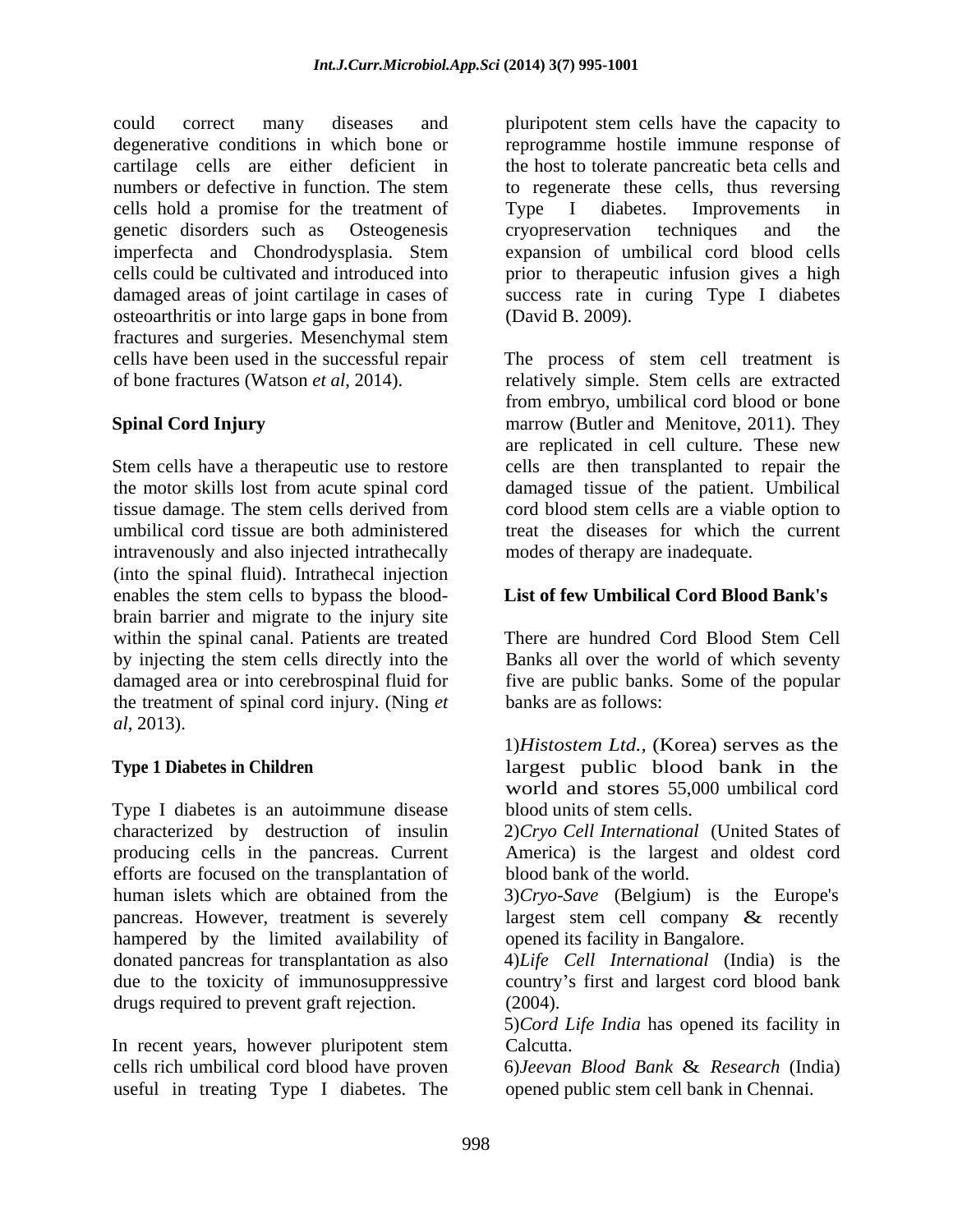

Fig. 1: Umbilical cord stem cells - A potential therapeutic tool

NICID-IN centre for regenerative related to stem cell research. medicine, India.

3)Natural Centre for Biological Sciences,

AIIMS (Delhi), PAL (Chandigarh),

Innovative research and new technologies Since the first umbilical cord blood cell derived from such research generally raise transplantation in 1988, stem cell based scientists should communicate the results has contributed significantly to

**Stem Cell Research Centres in India**  of their research in ways that will be 1)Stem cell experimental therapy in and participate in public discussions readily understood by a diverse audience, related to stem cell research.

2)Saneron stem cell centre in Chennai. Umbilical cords are generally discarded Bangalore. derived from these do not present the 4)Reliance Life Sciences, Bangalore. 5)Bharat Biotech International Ltd. embryos. Realizing the potential health Hyderabad. benefits of stem cell technology it will 6)National Brain Research Centre require a large and substantial investment (NBRC), New Delhi. in research. The government is the only 7)L.V. Prasad Eye institute, Hyderabad. realistic source for such an infusion of 8)A large scale DBT -funded multicentric funds. For those who are challenged by study on stem cell has been started in serious diseases that could, in the future be SGPGI (Lucknow), AFMC (Pune) and cell research, public funding holds the Army R & R Hospital (De1hi). greatest promise. Without the stimulus of **Ethical Policy Concerns**  could be substantially delayed. after the birth of a baby & the cells same ethical dilemma as those from relieved by therapies gained through stem public funding, new life saving treatments

ethical and policy concerns. Ideally, research has progressed dramatically and transplantation in 1988, stem cell based has contributed significantly to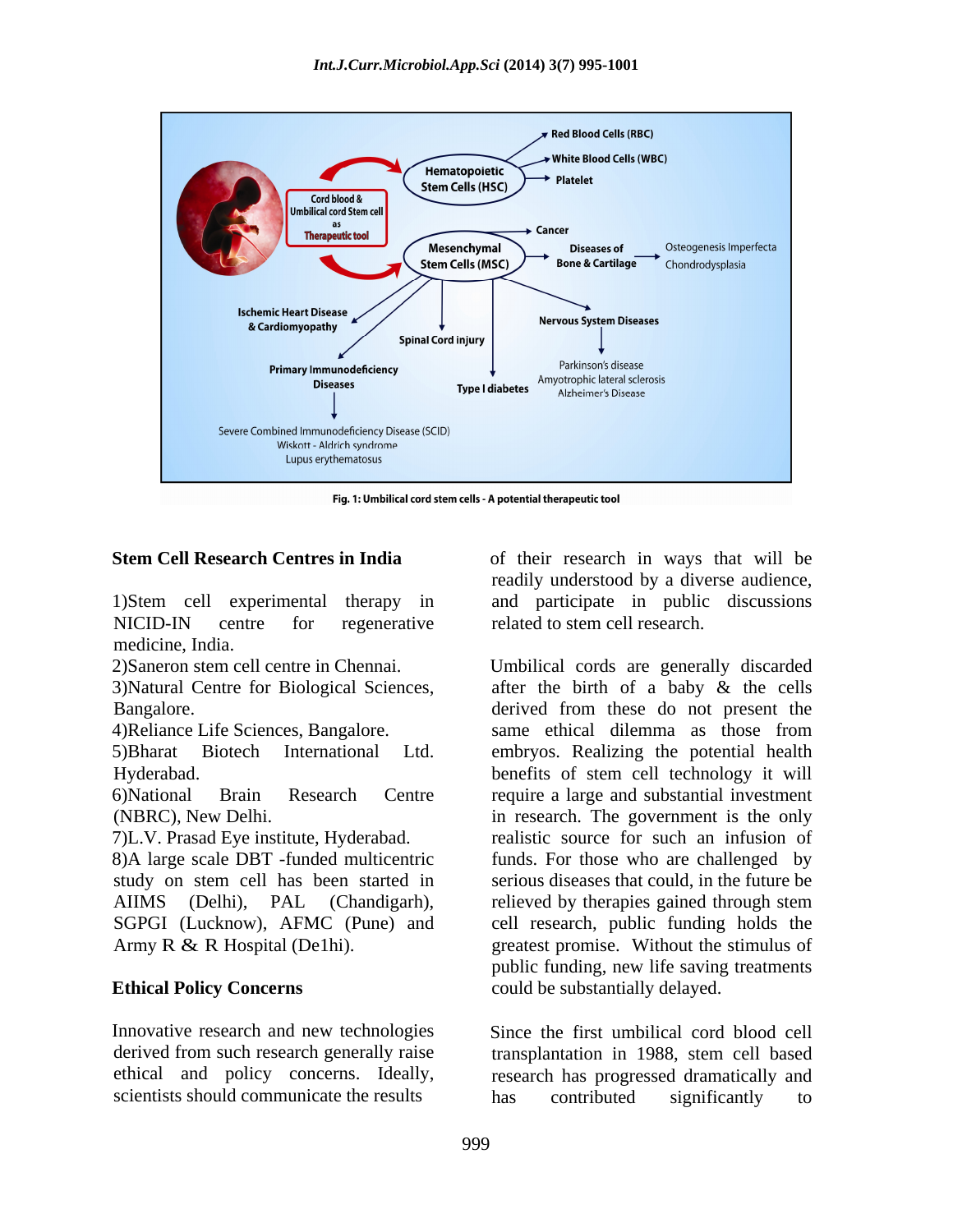regenerative medicine. Due to their immaturity and high plasticity they have **Unrelated** cord blood and shown overwhelmingly positive response mismatched unrelated volunteer in clinical trials for neural degenerative, heart diseases, cancer and spinal cord are expanding at such a rapid pace that it is wise to invest in stem cell storage for Takenaka C, Nishishita N, Takada N, Jakt family's future health. Thus in summary, we review the history of umbilical cord generation of iPS cells from CD34+ blood cells and its status of banking in India and abroad along with its potential Exp. Hematol. 38: 154–162. use in the treatment of human diseases. Mcguckin C, Forraz N (2008) Potential for

- Ali H and Bahbahani H (2010) Umbilical cord neural injuries and disorders. *Acta*
- Mosca RS (2012) Potential Uses of Cord<br>Blood in Cardiac Surgery, *Journal of* Lim J, Park S, Oh J, Kim S, Jeong C, Jun Blood in Cardiac Surgery, *Journal of*
- David B. (2009) Umbilical cord blood in end. *Diabetes Care*. 32(11); 2138-
- *Biol.* 37: 935-41. *Neurosci Res.* 86: 2168–2178.
- Dominici M, Le Blanc K, Mueller I, Slaper- Ali FR, Cheng K, Kirwan P, Metcalfe S, Cortenbach I. Marini FC. Krause DS. Livesey FJ, Barker RA, Philpott A Cortenbach I, Marini FC, Krause DS, Deans RJ, Keating A, Prockop DJ, stromal cells. The International Society for Cellular Therapy position *Development* 141 (11): 2216-24. statement. *Cytotherapy* 8 (4): 315–317.
- Uccelli A, Moretta, L, Pistoia V (2008) Mesenchymal stem cells in health and ML,
- abundant supply, immunological Remberger M, Mattsson J (2008) injuries. Clinical applications of stem cell donor. Bone Marrow Transplant 42: Ringden O, Okas M, Uhlin M, Uzunel M, Unrelated cord blood and mismatched unrelated volunteer donor transplants, two alternatives in patients who lack an HLA-identical donor. *Bone Marrow Transplant* 42: 643–648.
	- L, Kawamata S (2010) Effective generation of iPS cells from CD34+ cord blood cells by inhibition of p53. *Exp. Hematol.* 38: 154–162.
- **References** human umbilical cord blood. *Cell*  access to embryonic-like cells from *Prolif.* 41: S31–S40.
	- stem cells- Potential therapeutic tool for partial paralysis victims *Neurobiol. Exp*. 70, 316-324. </topic/11300-stem-cell-hope-for-> Sinha Kounteya (2009) Stem cell hope for partial paralysis victims [\(http://www.apparelyzed.com/forums](http://www.apparelyzed.com/forums) <partial-paralysis-victims/>).
- *Blood Transfusion* 2012: Article J, Lee K, Oh W, Lee J, Jeun S (2008) ID 568132. Brain-derived neurotrophic factor type diabetes: A road ahead or a dead<br>
end. *Diabetes Care*. 32(11): 2138-<br>
derived mesenchymal stem cells and 2139. 2139. Krtolica A (2005) Stem cell: Balancing through MAPK/ERK and PI3K/Aktaging and cancer. *Int J Biochem Cell* Lim J, Park S, Oh J, Kim S, Jeong C, Jun Brain-derived neurotrophic factor stimulates the neural differentiation of human umbilical cord blood derived mesenchymal stem cells and survival of differentiated cells through MAPK/ERK and PI3K/Akt dependent signaling pathways. *J* 
	- Horwitz EM (2006) Minimal criteria for defining multipotent mesenchymal Ali FR, Cheng K, Kirwan P, Metcalfe S, Livesey FJ, Barker RA, Philpott A (2014) The phosphorylation status of Ascl1 is a key determinant of neuronal differentiation and maturation in vivo and in vitro.
	- disease. *Nature Reviews* Goodell MA (2001) Regeneration of *Immunology* 8 (9): 726–35. ischemic cardiac muscle and vascular Kathyjo AJ, Majka SM, Wang H, Pocius J, Hartley CJ, Majesky MW, Entman Michael LH, Hirschi KK, endothelium by adult stem cells, *J. Clin. Invest.* 107(11): 1395-1402.